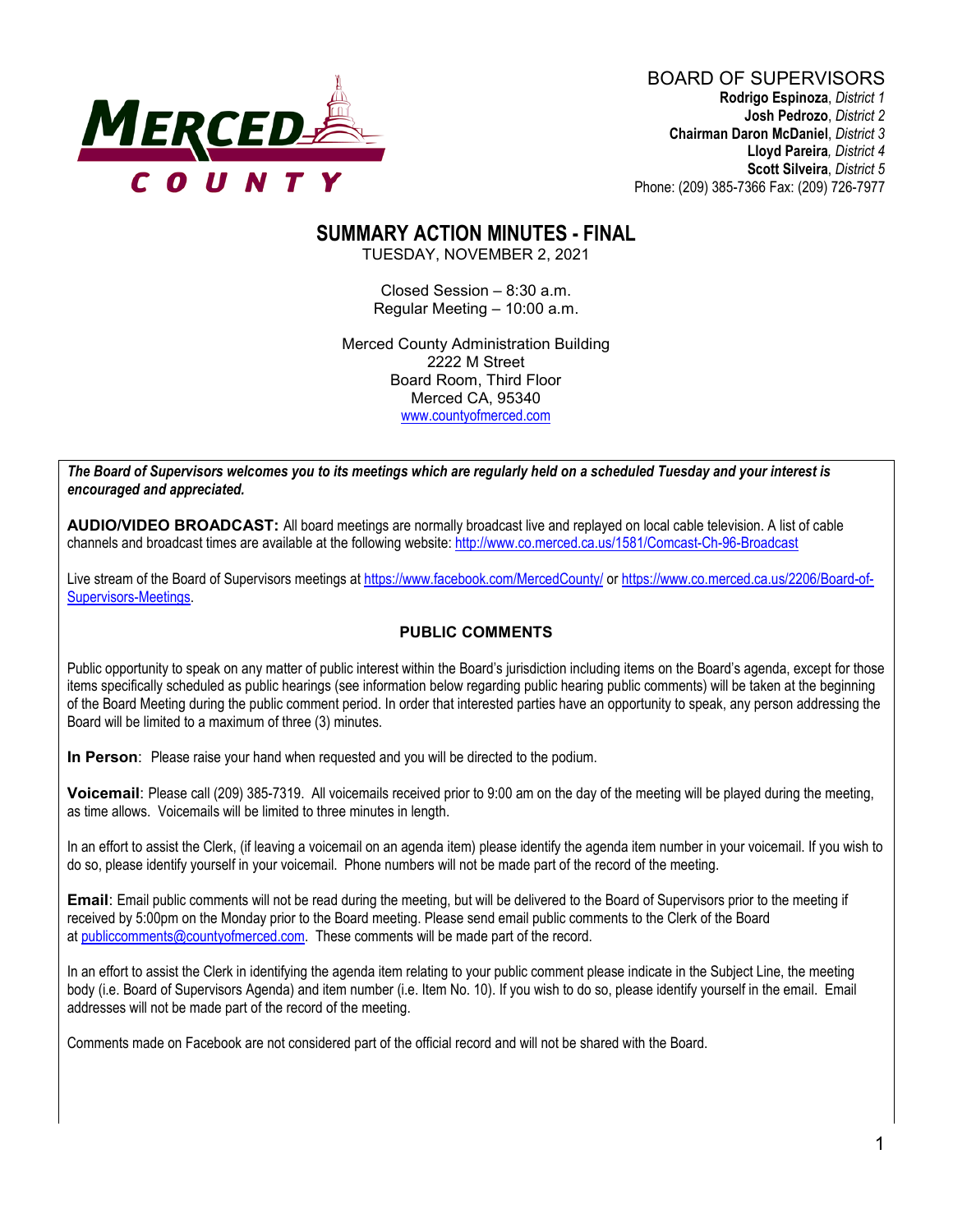#### **PUBLIC HEARINGS – PUBLIC COMMENTS**

Public opportunity to speak regarding public hearings will be heard following the reading of the public hearing. In order that interested parties have an opportunity to speak, any person addressing the Board will be limited to a maximum of three (3) minutes.

**In Person**: Please raise your hand when requested and you will be directed to the podium.

**Voicemail**: Please call (209) 726-2755. All voicemails directed to the public hearing will be accepted up to and during the public hearing. The Board of Supervisors will take a brief pause during the public hearing for persons using voicemail. Voicemails will be limited to three minutes in length and will be played during the meeting, as time allows.

In an effort to assist the Clerk in identifying the public hearing agenda item relating to your public comment please identify the subject matter in your voicemail. If you wish to do so, please identify yourself in your voicemail. Phone numbers will not be made part of the record of the meeting.

**Email**: Emails directed to the public hearing will be accepted up to and during the public hearing. Emails will not be read during the meeting, but will be delivered to the Board of Supervisors. Please send email public comments to the Clerk of the Board at [specialmeetingcomments@countyofmerced.com.](mailto:specialmeetingcomments@countyofmerced.com) These comments will be made part of the record.

In an effort to assist the Clerk in identifying the public hearing agenda item relating to your public comment please indicate in the Subject Line, the subject matter. If you wish to do so, please identify yourself in the email. Email addresses will not be made part of the record of the meeting.

Comments made on Facebook are not considered part of the official record and will not be shared with the Board.

**CLOSED SESSION:** This is the portion of the meeting conducted in private without the attendance of the public or press to discuss certain confidential matters specifically permitted by the Brown Act. The public will be provided an opportunity to comment on any matter to be considered in closed session prior to the Board adjourning into the closed session.

The **REGULAR MEETING** is divided into three sections:

- **CONSENT CALENDAR**: These matters include routine financial and administrative action and usually are approved by a single vote.
- **REGULAR CALENDAR:** These items include significant policy and administrative actions.
- **SCHEDULED ITEMS:** These items are noticed hearings, work sessions and public hearings

**BOARD AGENDA AND MINUTES:** Board agendas, minutes, and copies of items to be considered by the Board of Supervisors are posted on the Internet at least 72 hours preceding a Tuesday meeting at the following website: [www.countyofmerced.com](http://www.countyofmerced.com/) 

**REASONABLE ACCOMMODATIONS:** Persons who require accommodation for any audio, visual or other disability or Spanish or Hmong interpretation in order to review an agenda, or to participate in a meeting of the Board of Supervisors per the American Disabilities Act (ADA), may obtain assistance by requesting such accommodation in writing. Please address your written request to the Clerk of the Board, 2222 M Street, Merced, CA 95340 or telephonically by calling (209) 385-7366. Any such request for accommodation should be made at least 48 hours prior to the scheduled meeting for which assistance is requested.

*Spanish and Hmong interpreters are available.*

*Interpretes de espanol y hmong estan disponibles.*

*Peb muaj tug paab txhais lug Mev hab Hmoob.*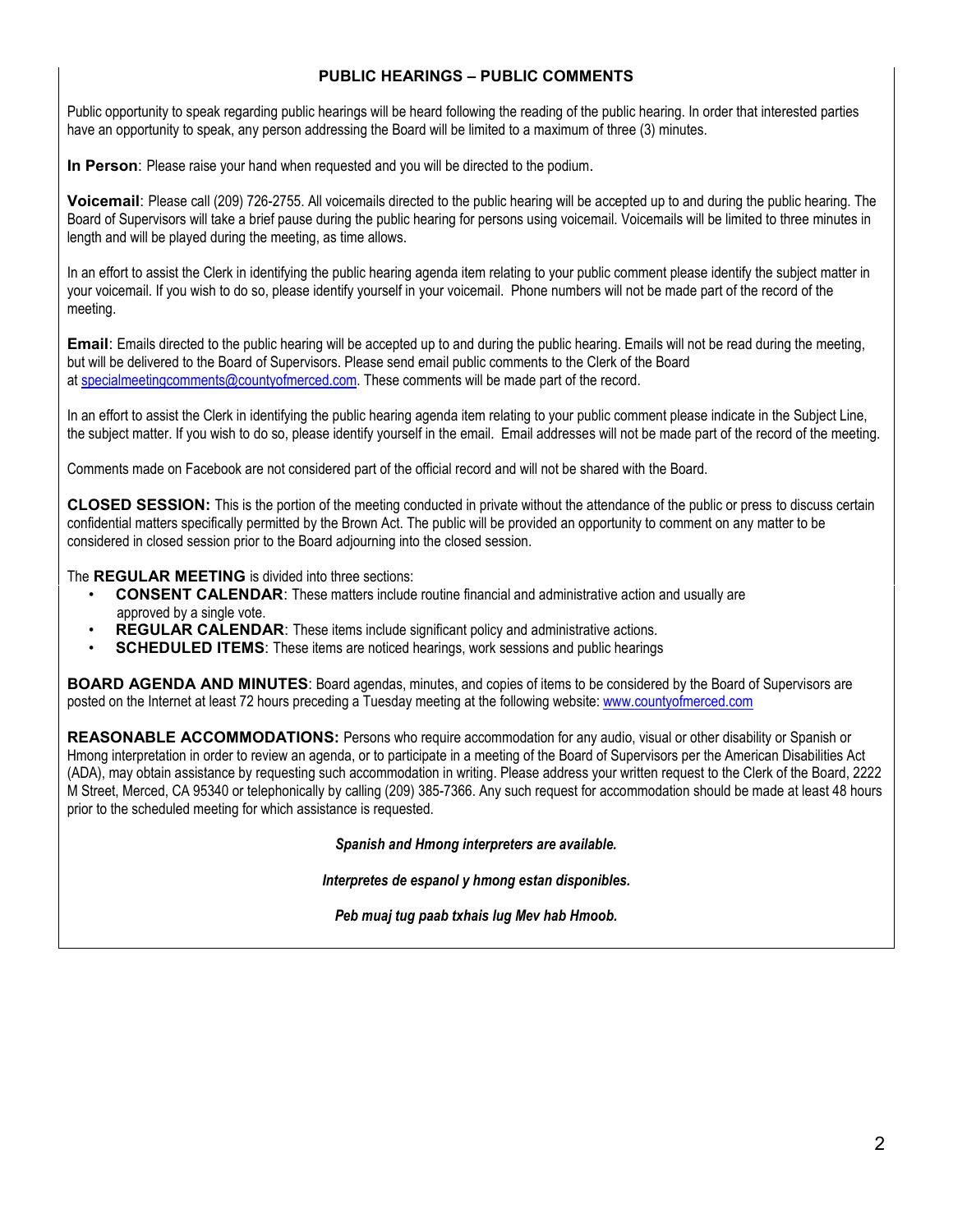#### **8:30 A.M. CLOSED SESSION**

#### **THE PUBLIC WILL BE PROVIDED AN OPPORTUNITY TO COMMENT ON ANY MATTER TO BE CONSIDERED IN CLOSED SESSION PRIOR TO THE BOARD ADJOURNING INTO THE CLOSED SESSION (TESTIMONY LIMITED TO THREE MINUTES PER PERSON)**

#### **CLOSED SESSION:**

It is the intention of the Board to meet in Closed Session concerning Existing Litigation pursuant to Government Code section 54956.9(d)(1): 1) Merced County v. Ronald Hoh, Administrative Hearing Officer, Case No. 21CV-03143.

#### **CLOSED SESSION:**

It is the intention of the Board to meet in Closed Session pursuant to Government Code Section 54957: PUBLIC EMPLOYEE APPOINTMENT, Title: County Executive Officer.

#### **THE BOARD RECESSED AT 8:32 A.M. AND RECONVENED AT 10:00 A.M. WITH ALL MEMBERS PRESENT, AND THE CHAIRMAN ADVISED STAFF WAS GIVEN DIRECTION**

#### **GOVERNMENT CODE SECTION 54954.2 COMPLIANCE (LATE AGENDA ITEMS)**

#### **10:00 A.M. – REGULAR MEETING**

**INVOCATION led by Pastor Rich Miller, Victory Baptist Church, Atwater / PLEDGE OF ALLEGIANCE**

**PUBLIC OPPORTUNITY TO SPEAK ON ANY MATTER OF PUBLIC INTEREST WITHIN THE BOARD'S JURISDICTION INCLUDING ITEMS ON THE BOARD'S AGENDA, EXCEPT FOR THOSE ITEMS SPECIFICALLY SCHEDULED AS PUBLIC HEARINGS (TESTIMONY LIMITED TO THREE MINUTES PER PERSON)**

#### *REVIEW BOARD ORDER – SEE PAGE 9*

**APPROVAL OF CONSENT AGENDA CALENDAR (ITEMS #1 - 8)**

**PRESENTATION:**

#### **CALIFORNIA DEPARTMENT OF WATER RESOURCES – 2022 CENTRAL VALLEY FLOOD PROTECTION PLAN (CVFPP) UPDATE**

#### *REVIEW BOARD ORDER – SEE PAGES 9 AND 10*

#### **REPORTS/BOARD DIRECTION**

County Executive Officer, County Counsel, Board of Supervisors Members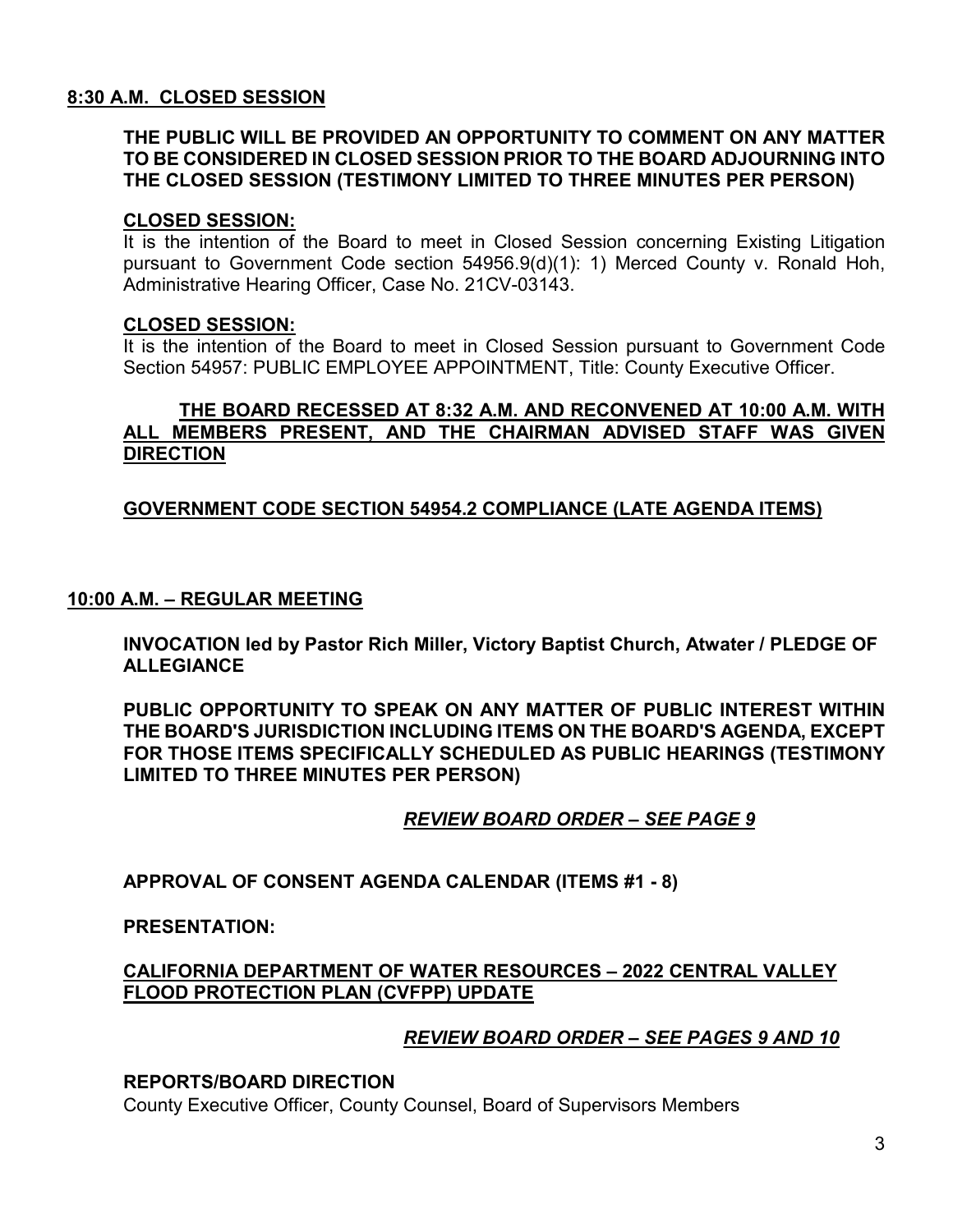# CONSENT CALENDAR (Items # 1-8)

#### **APPROVED AS RECOMMENDED AYES: ALL**

#### Public Works

- 1. Approve Budget Transfer in the amount of \$225,000 to acquire and install required security components at the Behavioral Health and Recovery Services Children's System of Care Campus.
- 2. Approve Amendment No. 1 to Contract No. 2020161 (JOC-011) with Ardent General, Inc. for Building Construction Remodeling, Repairs and Maintenance Services to increase the contract amount by \$3,500,000, for a new maximum contract value of \$5,000,000.
- 3. Find that substantial evidence demonstrates that an emergency continues to exist regarding the drinking water well at the John Latorraca Correctional Center (JLCC) such that the emergency will not permit a delay resulting from a competitive solicitation for bids, and that the action is necessary to respond to the emergency. (4/5 Vote Required)
- 4. Find that substantial evidence demonstrates that an emergency continues to exist regarding the well pump at Lake Yosemite Bicentennial Grove such that the emergency will not permit a delay resulting from a competitive solicitation for bids, and that the action is necessary to respond to the emergency. (4/5 vote required)

#### Behavioral Health and Recovery Services

5. Approve Amendment No. 1 to Contract No. 2021275 with Iris Telehealth, Inc. for the provision of Tele-Psychiatry Services to revise and replace the Exhibit B - Budget/Rate **Schedule** 

#### Human Resources / Risk Management

6. 1) Approve rejection of claim (2021-063) for any loses which accrued between November 23, 2020 and September 20, 2021; 2) Approve returning claim as late to any losses which accrued on or prior to November 22, 2020; and 3) Approve Assistant County Executive Officer, or designee, to send notice of said action on claim.

#### Board Recognition

- 7. Certificates of Recognition to various individuals for being selected by the Merced County Hispanic Chamber of Commerce as award recipients, presented on October 15, 2021.
- 8. Certificates of Recognition to various individuals for being selected as winners in the 2021 Young Patriot Challenge Constitution Week Contest, presented on October 20, 2021.

## REGULAR CALENDAR

## BOARD ACTION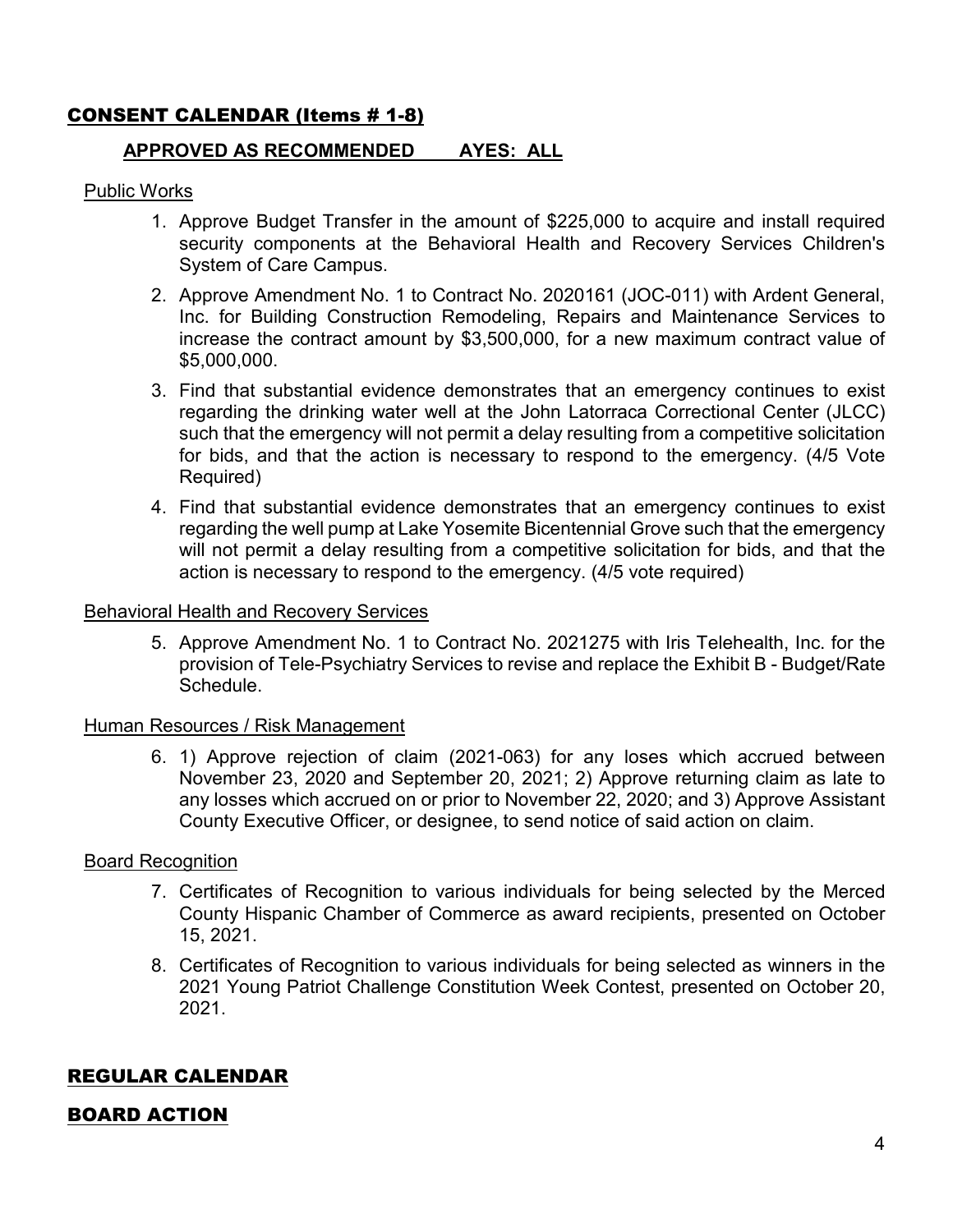## PUBLIC WORKS

9. 1) Find the Castle Dormitory Demolition Project exempt from environmental review under Sections 15268 - "Ministerial Projects", 15301 - "Existing Facilities", and 15308 - "Actions by Regulatory Agency for Protection of the Environment" of the CEQA Guidelines; 2) Adopt the Plans and Specifications for the demolition of the Castle Dormitory Buildings: 300, 372, 373, 470, 480 and 482 in the vicinity of Stratofortress Drive and Aviation Drive on the former Castle Air Force Base; 3) Authorize the Department of Public Works to advertise said Plans and Specifications for a Public Bid Opening; 4) Authorize the Director of Public Works to award a Construction Contract to the lowest responsible bidder provided said bid was within the established budget and execute said Construction Contract upon review by the Department of Public Works, Risk Management, and County Counsel; 5) Return to the Board of Supervisors with an informational item describing all actions taken.

# **AUTHORIZED CONTRACT NO 2021323 AS RECOMMENDED AYES: ALL**

10.1) Authorize the Department of Public Works to circulate a Request for Qualifications (RFQ) to qualified consultants to provide on-call engineering and design services for small County projects; and 2) Authorize the Department of Public Works to review and rank statements of qualifications as well as negotiate a Retainer Agreement to be submitted to the Board of Supervisors for consideration upon review by County Counsel and Risk Management.

## **APPROVED AS RECOMMENDED AYES: ALL**

11.Approve the concession agreement with the Padyak Shack, which allows for the operation of a kayak and paddle board rental service and picnic supply concession from November 2, 2021 through December 31, 2025, at the County's park located at Lake Yosemite. (4/5 vote required)

## **AUTHORIZED CONTRACT NO. 2021324 AS RECOMMENDED AYES: ALL**

#### HEALTH

12.Approve an Intergovernmental Agreement regarding Transfer of Public Funds (State Contract 21-10229) with the California Department of Health Care Services to participate in the 2021 Intergovernmental Transfer Voluntary Rate Range Program, effective January 1, 2021 through December 31, 2021, for a total contract amount to not exceed \$11,124,757.20.

# **AUTHORIZED CONTRACT NO. 2021325 AS RECOMMENDED AYES: ALL**

#### BEHAVIORAL HEALTH AND RECOVERY SERVICES

13.1) Approve the following departmental personnel actions: Add 1 Account Clerk III, Class 1911, Range 64.8 to Budget Unit 41535 with an associated cost of \$98,944 that is 100% sub vented resulting in a Net County cost of \$0.00; 2) Approve the amendment to the Position Allocation Resolution 06-120/A; and 3) Approve the associated Budget Transfer. (4/5 Vote Required)

## **ADOPTED RESOLUTION NO. 2021-114 AS RECOMMENDED AYES: ALL**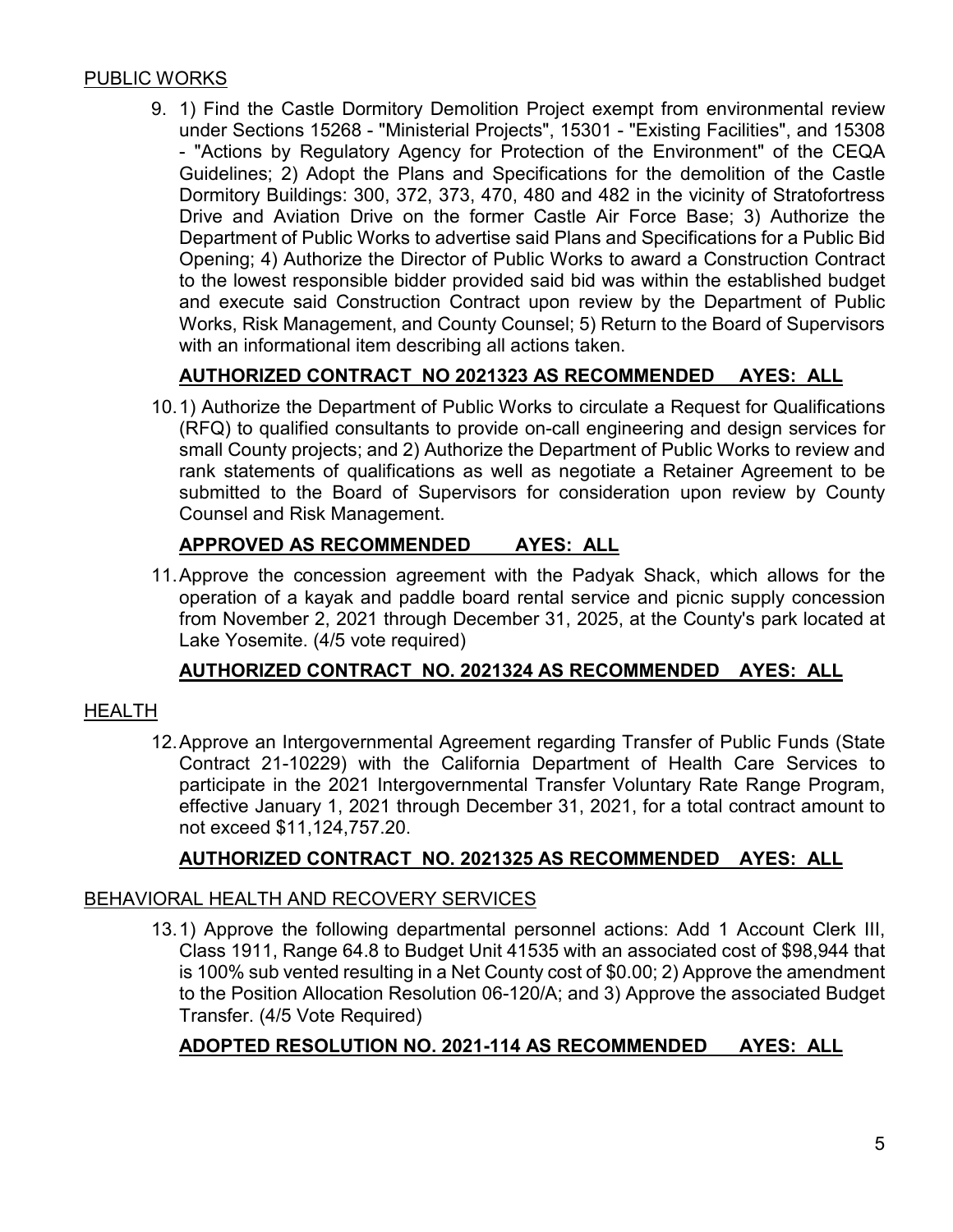#### HUMAN SERVICES AGENCY

14.Adopt a Resolution approving and authorizing the Board Chair to execute State Contract 21-5027 with the California Department of Social Services (CDSS) for the Resource Family Approval (RFA) program. This is a No-cost Agreement to be effective July 1, 2021 through June 30, 2024.

#### **ADOPTED RESOLUTION NO. 2021-115 AND AUTHORIZED CONTRACT NO. 2021326 AS RECOMMENDED AYES: ALL**

15.Adopt a Resolution authorizing and directing the Human Services Agency Director to apply for and accept the allocation award from the California Department of Housing and Community Development under the Housing Navigation Program, in the amount of \$60,535; authorizing and directing the Human Services Agency Director to accept additional allocation of funds should any remain and County is eligible to receive; and authorizing and directing the County Executive Officer and Human Services Agency Director to enter into, execute, and deliver the "HNP Allocation Award Documents".

#### **ADOPTED RESOLUTION NO. 2021-116 AND AUTHORIZED CONTRACT NO. 2021327 AS RECOMMENDED AYES: ALL**

16.Adopt a Resolution authorizing and directing the Human Services Agency Director to apply for and accept the allocation award from the California Department of Housing and Community Development under the Transitional Housing Program, in the amount of \$54,400; authorizing and directing the Human Services Agency Director to accept additional allocation of funds should any remain and County is eligible to receive; and authorizing and directing the County Executive Officer and Human Services Agency Director to enter into, execute, and deliver the "Transitional Housing Program Allocation Award Documents".

#### **ADOPTED RESOLUTION NO. 2021-117 AND AUTHORIZED CONTRACT NO. 20213328 AS RECOMMENDED AYES: ALL**

## COMMUNITY AND ECONOMIC DEVELOPMENT

17.Approve a contract with Environmental Planning Partners, Inc., in the amount of \$111,958.00, to prepare an Environmental Impact Report for the Correia Family Dairy Expansion Project (CUP21-009) for the term beginning November 2, 2021 and ending November 2, 2026.

## **AUTHORIZED CONTRACT 2021329 AS RECOMMENDED AYES: ALL**

18.Approve a contract with Correia Family Dairy Farms, LLC in the amount of \$111,958.00 for the payment of costs charged by Environmental Planning Partners, Inc. for the preparation of an Initial Study, Environmental Impact Report and Technical Analyses for the Correia Family Dairy Farms Expansion Project (CUP21-009) for the term beginning November 2, 2021 and ending November 2, 2026.

## **AUTHORIZED CONTRACT NO. 2021330 AS RECOMMENDED AYES: ALL**

19.Approve a contract with Ascent Environmental, Inc. for preparation of the University Community Plan Update and VST Specific Plan Focused Subsequent Environmental Impact Report (Project No. GPA 21-002), effective September 30, 2021 through September 30, 2026, for a total contract amount not to exceed \$250,835.00.

#### **AUTHORIZED CONTRACT NO. 2021331 AS RECOMMENDED AYES: ALL**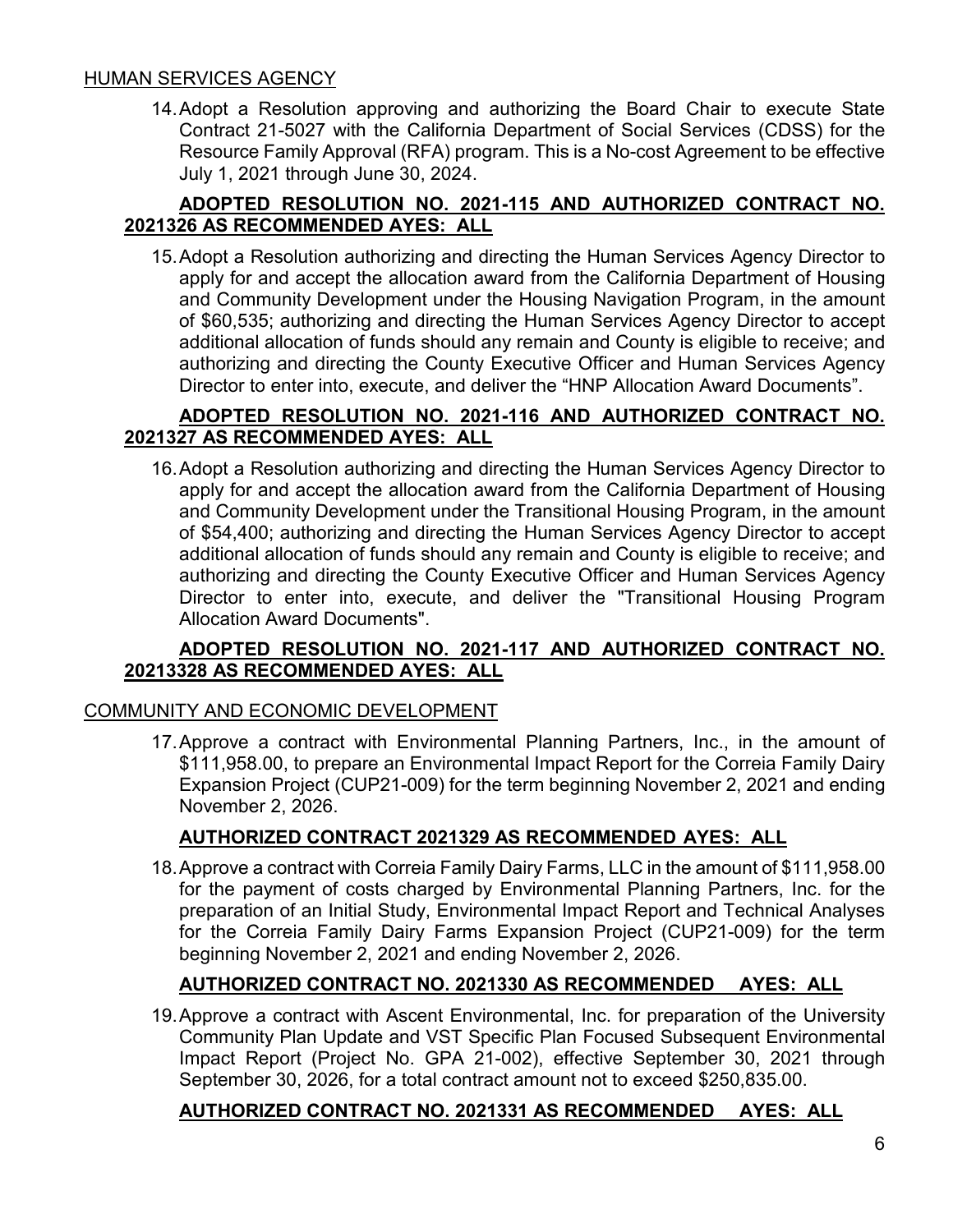20.Approve a contract with Virginia Smith Trust (Applicant) for the payment of costs charged by Ascent Environmental, Inc. for the preparation of the University Community Plan Update and VST Specific Plan Focused Subsequent Environmental Impact Report (Project No. GPA21-002), effective September 30, 2021 through September 30, 2026, for a total contract amount not to exceed \$250,835.00.

# **AUTHORIZED CONTRACT NO. 2021332 AS RECOMMENDED AYES: ALL**

21. 1) Determine that approval of an agricultural conservation easement is exempt from CEQA in accordance with Section 15317 of the CEQA guidelines; and 2) Approve the Resolution approving use of grant funds for the purchase of the Riverdance Farms agricultural conservation easement, approximately 73.3 acres along Livingston-Cressey Road in the Livingston area (APNs 046-240-041-000, 046-240-040-000, 140- 190-002-000, 046-240-048-000, and 140-190-062-000) by the American Farmland Trust.

## **ADOPTED RESOLUTION NO. 2021-120 AS RECOMMENDED AYES: ALL**

#### LIBRARY

22.Approve the Library's 2021-2024 Strategic Plan.

# **APPROVED AS RECOMMENDED AYES: ALL**

23.Approve to close library branches for a staff development day on Friday, December 3, 2021.

## **APPROVED AS RECOMMENDED AYES: ALL**

24.1) Authorize the County Librarian, or designee, to submit an application with the California State Library - Library Services and Technology Act (LSTA) for participation in Copycat Grant Program for Pop-up Makerspace for Teens, effective December 2021 through August 2022, in the amount of \$10,000.; and 2) Direct County Librarian, or designee, to return to the Board with the Application results and to accept the award.

## **APPROVED AS RECOMMENDED AYES: ALL**

#### DISTRICT ATTORNEY

25.1) Adopt a Resolution authorizing the District Attorney's participation in the County Victim Services (XC) Program, authorizing the District Attorney to execute the grant award agreement and any modifications, amendments and extensions, and authorizing the District Attorney and the Chair of the Board to sign the Certification of Assurance of Compliance; and 2) Ratify the submission of the County Victim Services (XC) Program proposal in the amount of \$234,808 for calendar year 2022 by the District Attorney.

## **ADOPTED RESOLUTION NO. 2021-118 AND AUTHORIZED CONTRACT NO. 2021333 AS RECOMMENDED AYES: ALL**

26.Approve a contract with Court Appointed Special Advocates for foster youth services, effective January 1, 2022 through December 31, 2022, for a total contract amount not to exceed \$169,199.

#### **AUTHORIZED CONTRACT NO. 2021334 AS RECOMMENDED AYES: ALL**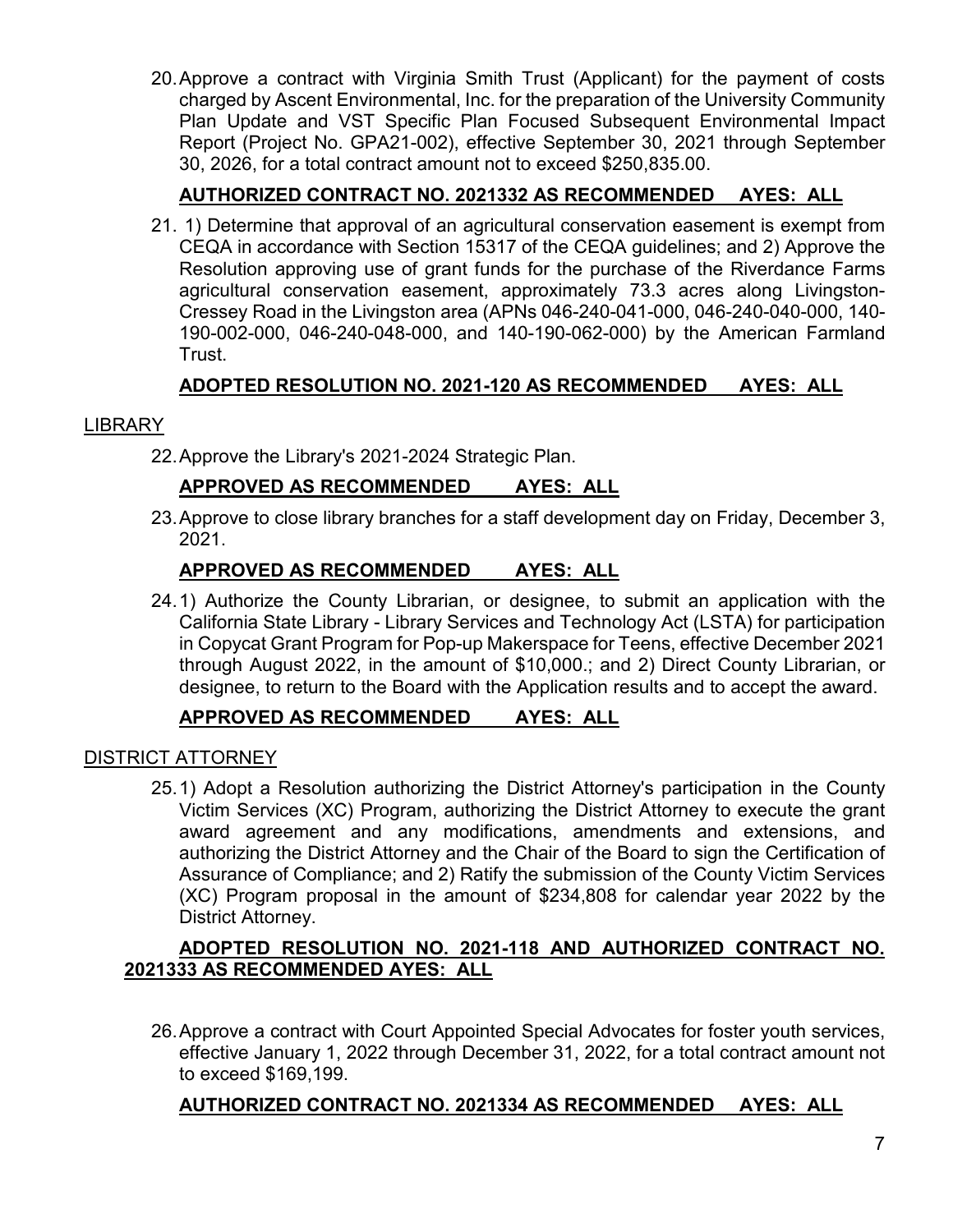#### BOARD OF SUPERVISORS

27.1) Adopt a Resolution requesting that the California Citizens Redistricting Commission reject the visualizations applicable to Merced County and Stanislaus County and seek new district boundaries that do not divide Merced County and acknowledge and appropriately reflect the longstanding and historically significant relationships that exist between Merced County and Stanislaus County; and 2) Authorize County Executive Officer to submit Resolution to the California Citizens Redistricting Committee.

# **ADOPTED RESOLUTION NO. 2021-119 AS RECOMMENDED AYES: ALL**

# *REVIEW BOARD ORDER – SEE PAGE 10*

28.1) Authorize the remaining balance of District Two Special Project Funds currently committed to be utilized for an Extra-Help Student Intern be released back to the available balance of District Two Special Project Funds; 2) Authorize the use of \$6,000 of District Two Special Project Funds for the restoration of the Veteran's Memorial Wall in Courthouse Park in Merced; and 3) Approve the associated Budget Transfer. (4/5 Vote Required)

#### **APPROVED AS RECOMMENDED AYES: ALL**

#### BOARD APPOINTMENTS

29.Reappoint Taj Samran, Dirk Ulrich, Jay Fiorini and Dennis Yotsuya to the Ballico Cortez Water District in lieu of and election until December 5, 2025.

#### **APPROVED AS RECOMMENDED AYES: ALL**

#### BOARD INFORMATION & POSSIBLE ACTION **ACCEPTED AND PLACED ON FILE AYES: ALL**

- 30.Elections Re: Statement of Vote with the Certified Election Results for the California Gubernatorial Recall Election held on September 14, 2021.
- 31.Community and Economic Development Re: Annual payment to the West Turlock Subbasin Groundwater Sustainability Agency for Fiscal Year 2021-2022 Groundwater Sustainability Plan costs and membership dues in the amount of \$21,922.65.

#### **THE BOARD ADJOURNED THE MEETING AT 11:47 A.M. UNTIL TUESDAY, NOVEMBER 16, 2021, AT 10:00 A.M.**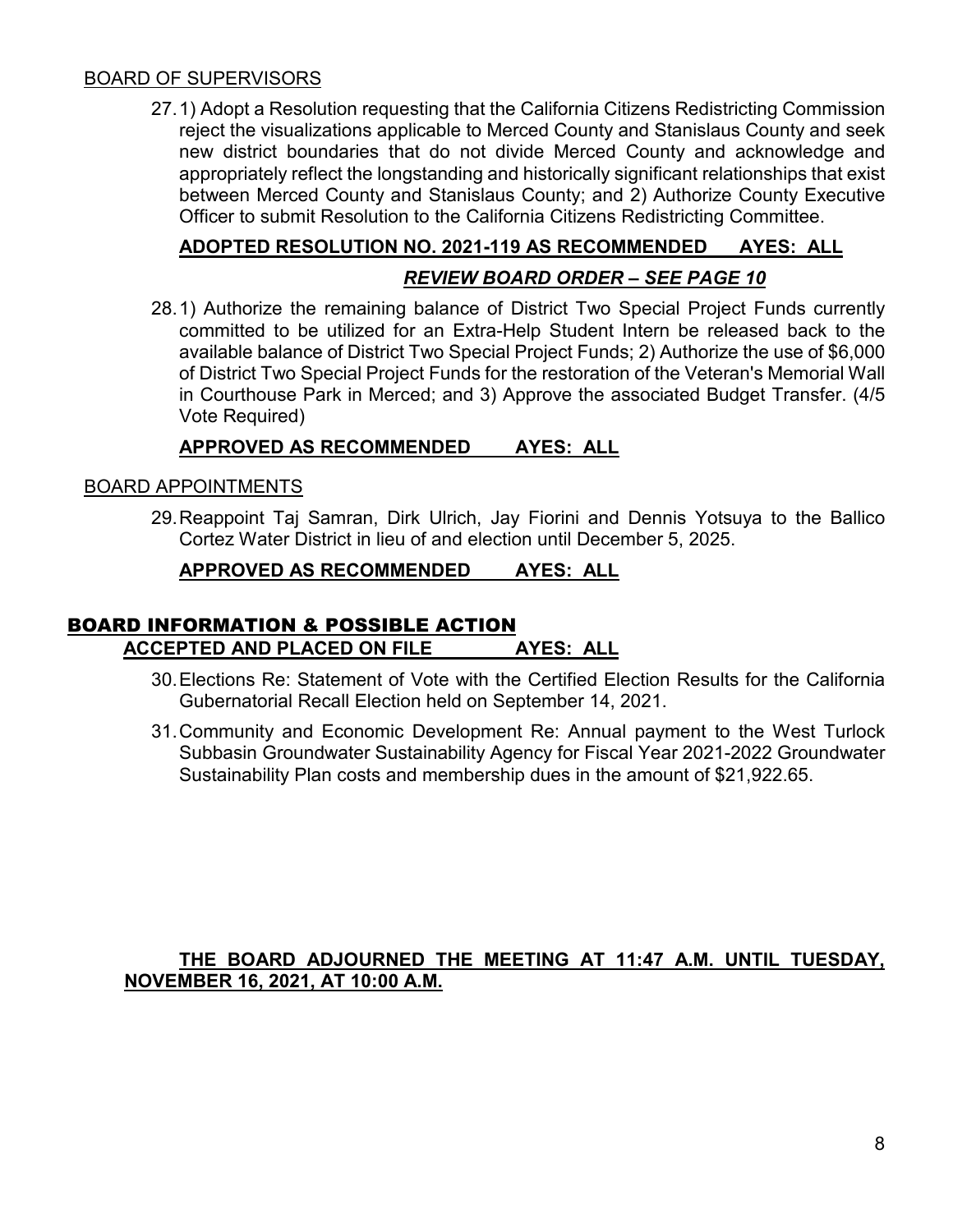#### **10:00 A.M. SCHEDULED ITEM 2021-11-2 PUBLIC OPPORTUNITY**

*Public Comments received via email for Public Opportunity and Scheduled Items are on file with the Clerk.*

Aracely Garcia Gonzalez, Policy Advocate for Leadership Council for Justice Accountability speaks on the Agenda Item No. 17. She shares concerns with the proposed dairy expansion regarding the number of dairy expansion requests in the County and their cumulative impact on our region.

Amy Taylor, County Librarian speaks on Item 22 and introduces the Library Strategy Team who the developed the 2021-2024 Library Strategic Plan.

Rhonda Sharp, Former Employee of Stanislaus County Superior Court, speaks on being terminated due to failing to comply with the Mandatory Vaccination Policy.

Darlene Ingersoll, Registrar of Voters, speaks briefly on Item 30, Certified Election Results and a Statement of Vote for the September 14, 2021 California Gubernatorial Recall Election. She thanks Blanca Torres, Assistant Registrar of Voters and Shawnesti Machado, Supervising Specialist, Extra-Help Employees, County Employee Poll workers, Poll Workers and Rovers, and numerous organizations for their leadership and hard work for a successful election.

James Hunt, Merced County Resident, states that there is an item on the Agenda regarding his property that he was not aware of and asks to be kept informed.

The Clerk plays voicemails received from the following: Jose Ariba, Ariel Ariba, Ms. Rivas, Erica Martinez, Rachel Arizata, Gabriella Salcido, Andrew Morales and Maria Salazar. Present: McDaniel, Espinoza, Pedrozo, Pareira, Silveira

#### **10:00 A.M. SCHEDULED ITEM 2021-11-2 PRESENTATION – CALIFORNIA DEPARTMENT OF WATER RESOURCES – 2022 CENTRAL VALLEY FLOOD PROTECTION PLAN (CVVP) UPDATE**

Mary Jimenez with the Department of Water Resources reviews the following slides: The Central Valley Flood Protection Plan (CVFPP), Regional Flood Management Planning; 2022 CVFPP Update, Chapter 1: Updating the CVFPP, Chapter 2: CVFPP Implementation Progress; Chapter 3 Updated Risk Priorities, Portfolios, and Outcomes, CVFPP Policy Issues are Being Updated, Chapter 4: Moving Forward, 2022 CVFPP Update and Related Efforts/Plan Development Milestones and Merced County.

Chairman McDaniel comments that he was hoping that there would be more discussion on capturing of this water. He states that the Governor was recently in Merced County and commented on getting more water in shorter periods of time and that we have to figure out how to capture that. He hopes the study is going to reflect that.